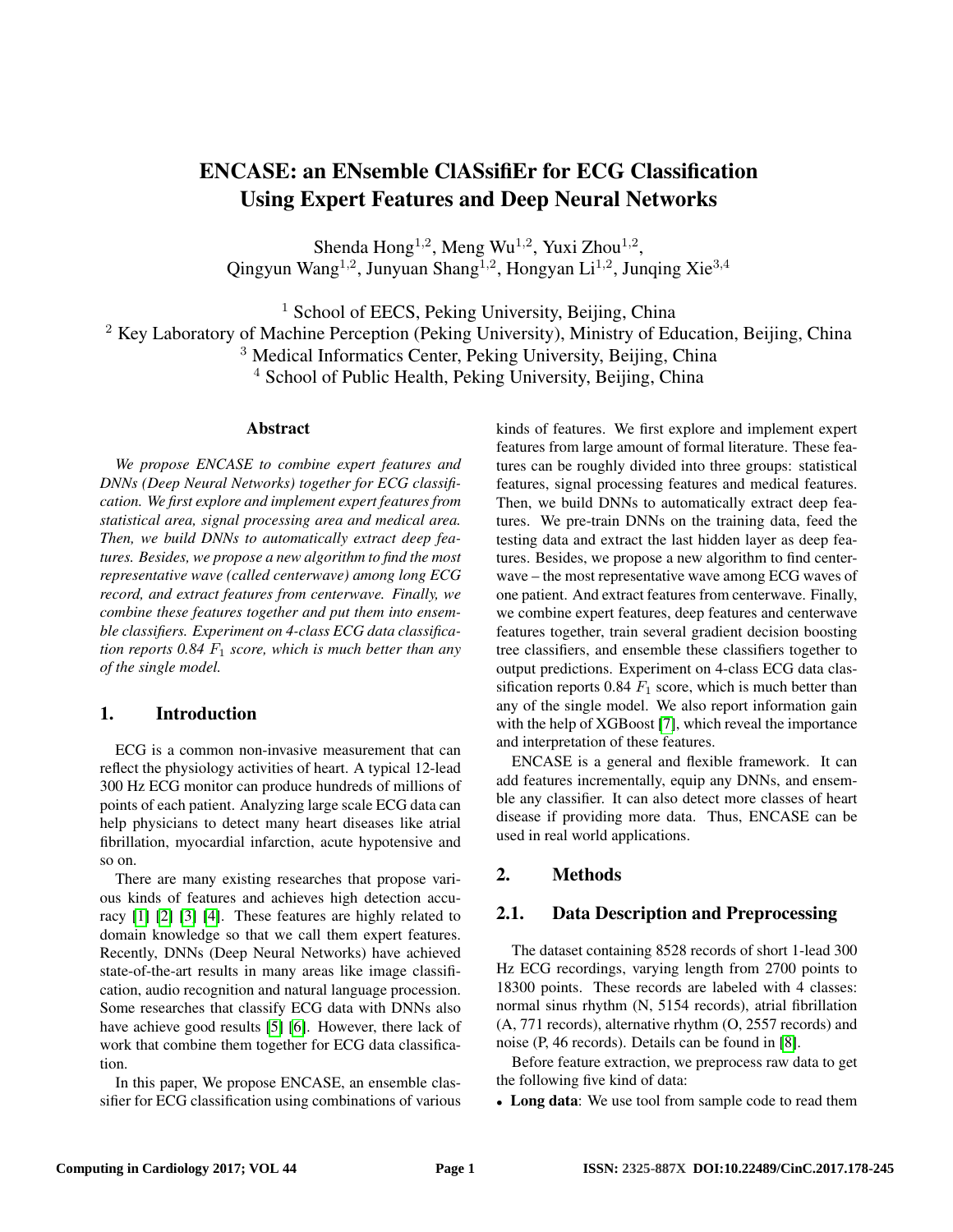into numeric time series, and save raw values by records directly.

• Short data: We split the long data into short waves using QRS detector by Joachim Behar from sample code. Further improvement of QRS detector is introduced in Section 2.4.

• QRS data: We calculate the length of consecutive QRS interval of each long data.

• Centerwave: The most representative wave among short data of each long data. Details are introduced in Section 2.2.2.

• Expanded data: Expanding to get more data using slide window and stride. In this paper, we choose window size 6000, strides are chosen dynamically for balanced dataset, detail are introduced in Section 2.4.

## 2.2. Features Extraction

In this section, we will introduce three kind of feature extractors in detail: expert features, centerwave features and deep features.

## 2.2.1. Expert Features

There are large amount of researches about extracting features for ECG data analyzing. Roughly speaking, these features can be divide into three groups.

• Statistical features: These features use statistic to summarize a sequence of ECG data, and give values that describe some characteristic of the data. Typical statistic including count, mean, maximum, minimum, range, variance, skewness, kurtosis, percentile and so on.

• Signal procession features: These features first transform ECG data from time domain into frequency domain, then extract frequency related features. For example, one may first implement FFT (Fast Fourier Transform), or DWT (Discrete Wavelet Transform). And then compute power, frequency band power, Shannon entropy, SNR (Signal Noise Ratio) and so on.

• Medical features: These features are base on medical domain knowledge. One group of features compute the variation based on QRS data. For example, [1] compute the sample entropy (SampleEn), [2] compute the coefficient of variation and density histograms (CDF), [3] compute the thresholding on the median absolute deviation (MAD), [4] compute the heart rate variability (Variability). Another group of features compute statistic based on P, Q, R, S and T waves. We follow the wave detection method described in [9], then extract statistic features from short data and centerwave like interval, duration, amplitude, location, slope and area [10]. Moreover, we also come up with some effective features like zig-zag (number of turns in data), zero-crossing (number of cross y axis), auto-correlation (with lags from 1 to 12).

## 2.2.2. Centerwave Features

In this part, we introduce centerwave – the most representative wave among short data of one patient, and extract features from it. The reasons comes from two aspects. On the one hand, we observe that some of misclassified samples are contaminated by noises. Since the ECG data is not much so long, noise filters can not handle it well. On the other hand, some classes are controlled by the morphology of the wave, not the overall rhythm. Find and analyze the representative wave directly would give better performance.

We find centerwave in three steps:

• Step1: For each patient, calculate pairwise distance matrix of his/her short data using DTW distance [11]. Since each short data are of unequal length. To solve this, we use to compute distance of unequal length time series.

• Step2: Group short waves into several clusters based on distance matrix using spectral clustering [12], where waves are similar intra clusters, not much similar inter clusters.

• Step3: Find the center of the biggest cluster. This can be done by treating distance matrix of the cluster as a graph, where nodes represent short waves, edges represent distance between short waves. Then we find the graph center – the node that is closest to other nodes, which means that this short data is the most representative wave among all short data.

Then we extract both statistical features and medical features on the centerwave. Details can be found in Section 2.2.1. Besides, we also treat raw values of centerwave as features. However, these centerwaves don't have the same length. To solve this, we resample them by linear interpolation. In our experiment, we resample all centerwaves to 200 points.

# 2.2.3. Deep Features

Recent works [5] [6] have demonstrate the effectiveness of DNNs on ECG classification. These DNNs have 1-D CNN (1-Dimension Convolutional Neural Networks) layers that can naturally integrate and extract hierarchy features automatically [13]. However, these DNNs models are end-to-end and hard to enhanced with extra expert features. For the purpose of benefits from both features from DNNs and expert. We transform DNNs models to deep feature extractors. In detail, we remove the output layer, extract values of last hidden layer as features. This transformation is an general process that can be used in any DNNs. So we can focus on the architecture of deep feature extractors.

The first deep feature extractor is based on a deep residual convolution networks [6] and is trained using expanded data (see Section 2.1). We want to extract multi-view and more accurate features by stacking more layers [14]. We improve [6] by adding a Bi-directional LSTM layer and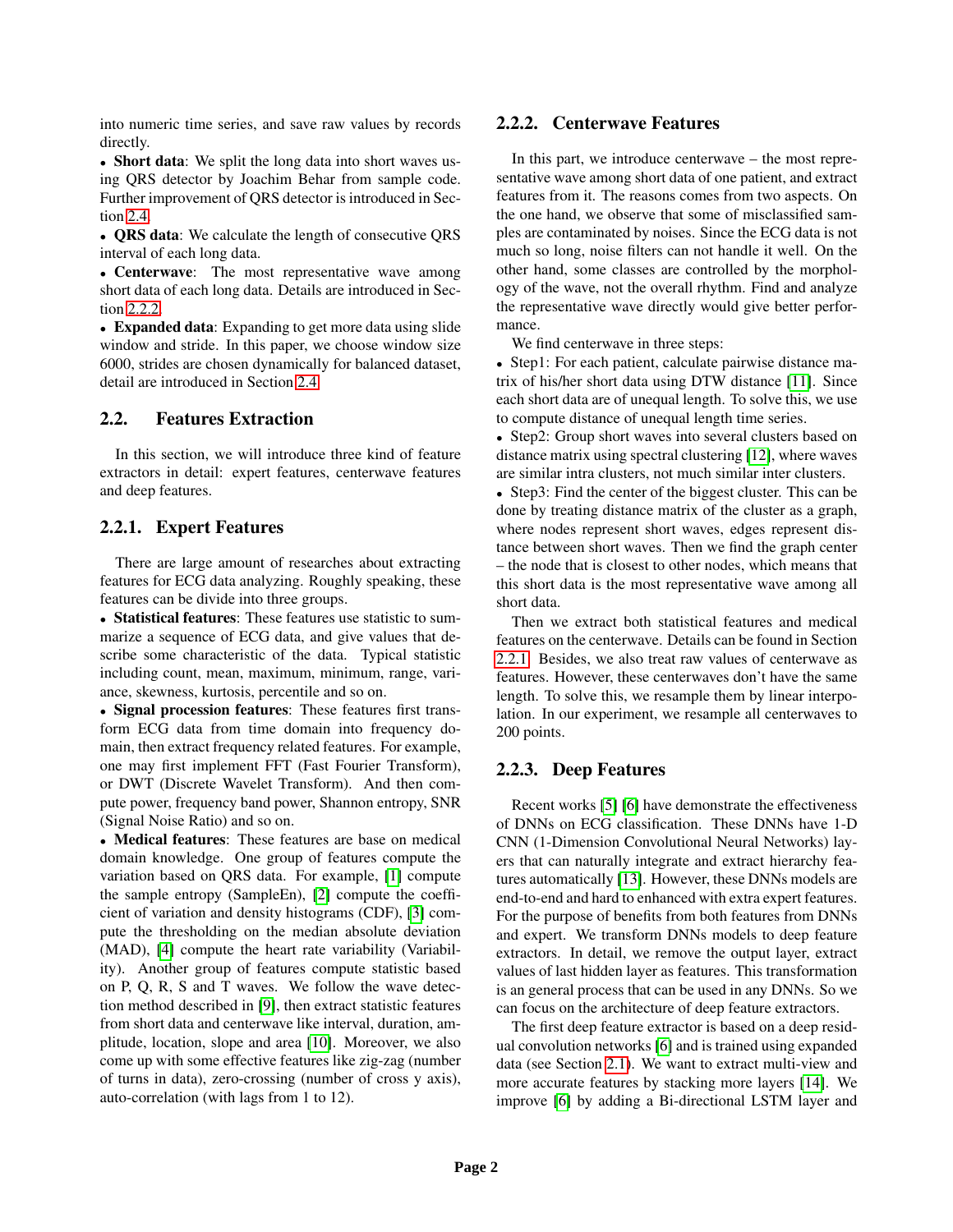vote for result. The architecture is shown below:

| Input: Expanded data                             |
|--------------------------------------------------|
| Conv, BN, ReLU                                   |
| Conv, BN, ReLU, Dropout, Conv                    |
| BN, ReLU, Dropout, Conv, BN, ReLU, Dropout, Conv |
| BN, ReLU, Dropout, Conv, BN, ReLU, Dropout, Conv |
| BN, ReLU, Dropout, Conv, BN, ReLU, Dropout, Conv |
| BN, ReLU, Dropout, Conv, BN, ReLU, Dropout, Conv |
| BN, ReLU, Bi-directional LSTM                    |
| Dropout, Dense                                   |
| Output: Deep Features (32 dim)                   |

Table 1. The architecture of our improved deep residual convolution feature extractor

The second deep feature extractor is based on RNNs (Recurrent Neural Networks) and is trained using centerwave (see Section 2.1). Specifically, we use LSTM (Long Short-Term Memory) cell as basic RNN cell, Aside of CNN models that can extract hierarchy features, we also want to extract time related features, this can be done by RNNs. And we take centerwave (less than 600 points) as inputs, because long data is too long (more than 6000 points) for RNN. The architecture is shown below:

| Input: Centerwave              |
|--------------------------------|
| Dynamic LSTM, Dense            |
| Output: Deep Features (32 dim) |

Table 2. The architecture of LSTM deep feature extractor

# 2.3. Ensemble Classifies with Feature Combination



Figure 1. Framework of ENCASE

Now we have expert features, centerwave features and deep features. We concatenate three part of feature vectors into one combined feature vector, train several individual classifiers, and ensemble them by average the predicted probabilities.

It has been shown that ensemble classifiers are often much more accurate than the individual classifiers that make them up [15]. We also choose XGBoost [7] (eXtreme Gradient Boosting of decision trees) as individual classifier. XGBoost has been verified in many data mining contests that achieve better and more stable performance.

## 2.4. Improvement

There are some important processes that further improve ENCASE performance.

Recursive QRS detector. There are two key parameters in original QRS detector. THRES (energy threshold of the detector) and REF PERIOD (refractory period in sec between two R-peaks). The original QRS detector sometimes output long sequence composed of several undivided QRS. To handle this, we multiply THRES and REF PERIOD by factor of 0.68, each time the algorithm output segment longer than 600 (twice of sample frequency), and apply new QRS detector on the undivided long sequence.

Dynamic oversample. The given raw data is unbalanced that label N is much more than other labels. We propose dynamic oversample to handle this. Specifically, when generating expanded data for deep feature extractor, we use small stride for label O and big stride for label N. So that the modified expanded data are much more balanced than raw data. The modified expanded data would train a better deep feature extractor.

Model evaluation and selection. The typical offline evaluation schema is to split the data into training data and testing data, build the model on training data and evaluate on testing data. For more accurate evaluation of EN-CASE, we use k-fold cross validation to split the data iteratively, and run cross validation multiple times. The final average F1 score would be more credible. We build multiple ENCASE models with different setups to choose the best model. The final ENCASE ensemble five XG-Boost, and each XGBoost has 3000 trees with max depth  $= 9$ , min child weight  $= 3$ .

# 3. Results

In this section, we first compare the effectiveness of different features, then we evaluate the performance of different classifiers on the 4 classes ECG classification task.

## 3.1. Features Importance

We evaluate features importance by the average information gain used in each decision trees. Results are shown in Table 3.